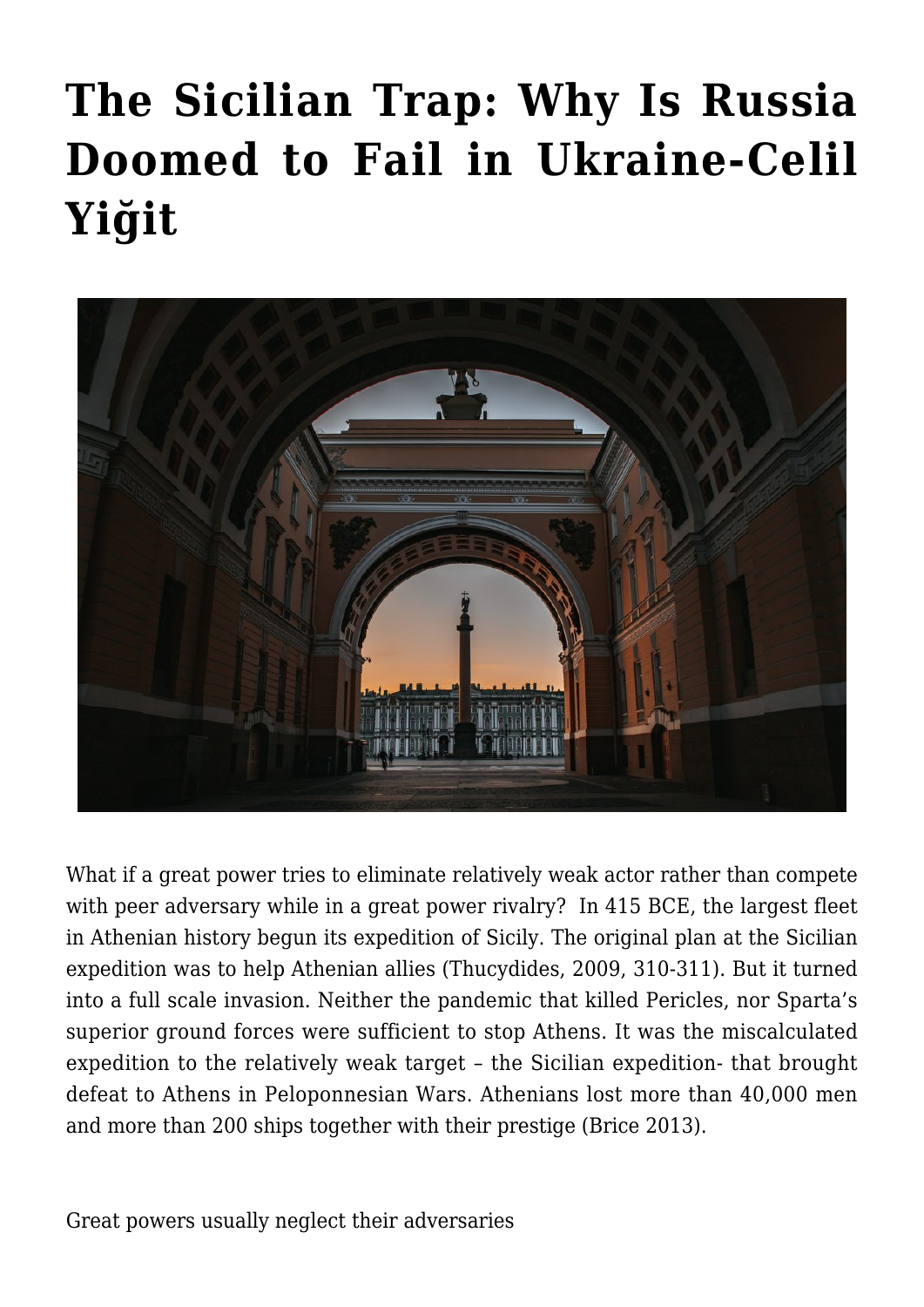and tend to focus on relatively weak targets. These great power interventions against

relatively weak targets may sometimes turn out to be self-defeating what I call the 'Sicilian Trap'. The Sicilian Trap is a perilous quagmire that some states may even lose their great power status too. In addition, although the great powers return victorious from this kind of intervention, it will not be easy for them to recover from the wounds inflicted by the Sicilian Trap.

The Sicilian Trap is a Realist concept that

tries to explain some failures of great powers' behaviours. So, it is an alternative explanation to some contemporary [Realists' stories](https://foreignpolicy.com/2022/03/29/realist-case-ukraine-peace-deal/). My theory rests upon a mere

assertion that states are irrational actors and they always prone to fall into traps. This does not mean that states are leading by irrational people or policy makers are taking unplanned decisions. It means that war in itself is an irrational behaviour and also a very costly trap (Bueno de Mesquita, 1981). States do not consider

stability or world peace as they mainly focus on their self-interest. Therefore, states are helpless nothing but running towards traps, which leads to catastrophic consequences.

On February  $24<sup>th</sup>$ , Russia launched a military

campaign against Ukraine. The main goal of the Russian invasion was presented as ["saving Ukraine from the West"](https://www.uikpanorama.com/blog/2022/03/03/putin-yol/) like the Athenians who tried to save allies in Sicily. Whether it is West's [fault](https://www.foreignaffairs.com/articles/russia-fsu/2014-08-18/why-ukraine-crisis-west-s-fault) or Putin's [delusion](https://www.aljazeera.com/opinions/2022/3/2/putins-imperial-delusions-will-haunt-russia); today, Russia is walking into the Sicilian

Trap that may eventually inflicts great harm on its grand struggle. Russia's grand struggle has always been to be the West's balancer or the West has always

been its holder. The West was France in  $18^{th}$  century, Britain in  $19^{th}$ 

and the US in  $20^{th}$  and  $21^{st}$  centuries for Russia. Nonetheless,

Russia is on the verge of losing its status. Whether Russia wins or loses in Ukraine, this invasion will be the final nail in its coffin. China has already begun to take this position which is being an main adversary of the West. Let me briefly elaborate with few specific points.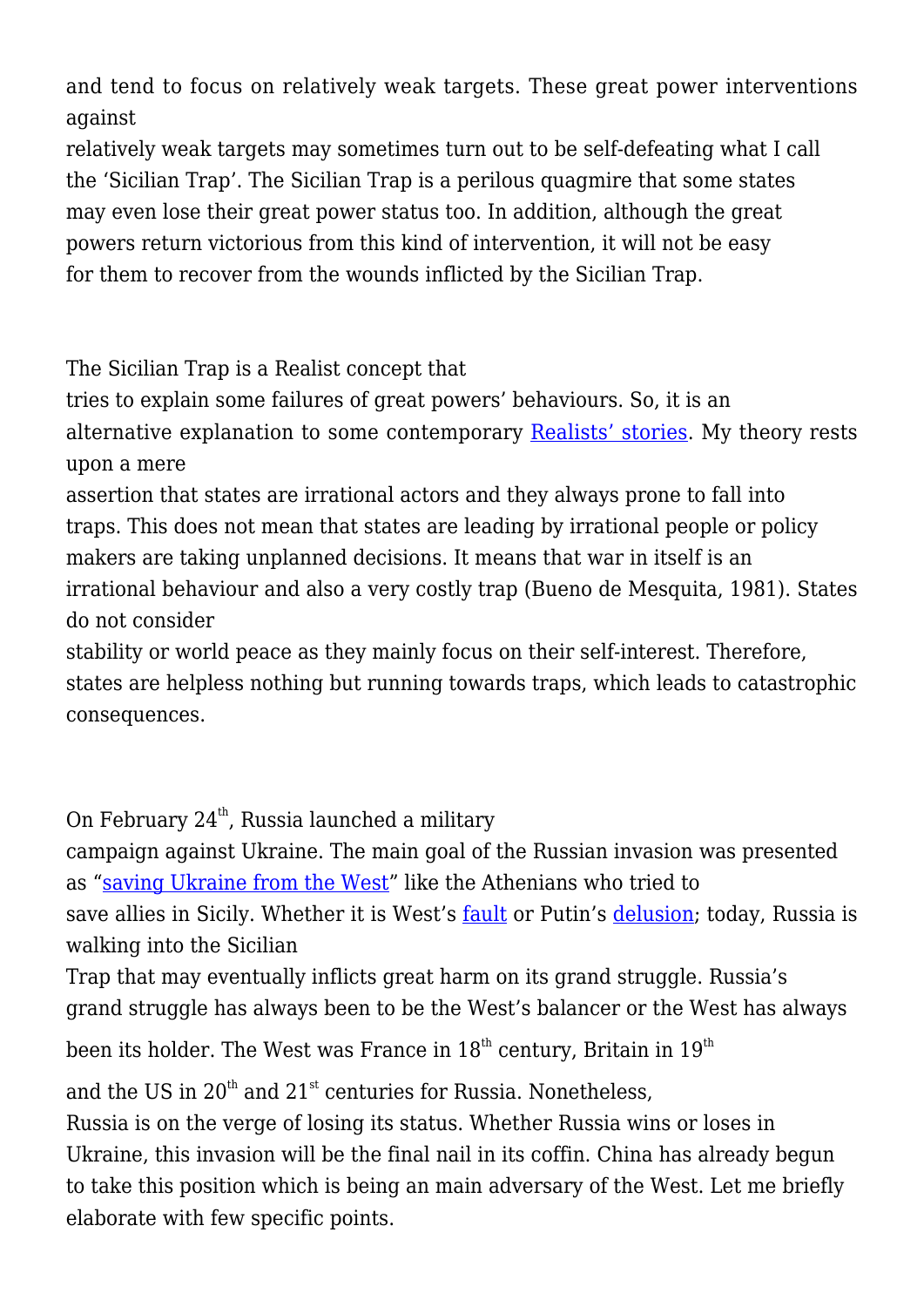Unnecessary fight: First and foremost, Russian

invasion of Ukraine is an unnecessary fight. As The Athenian General Nicias, opposed to The Sicilian expedition, argued that "if we meet some serious opposition and fail, our enemies (Spartans) will be quick to make their attack" (Thucydides, 313). Ukraine would not be a member of NATO anyway. I don't think many NATO members including France and Germany let Ukraine join the alliance too. Because it means a serious fight that might end with nuclear annihilation. So, Russia should have to compete with the EU, Turkey, Japan, the US and even China rather than nibbling on so-called weaker target Ukraine. On the one hand, [Japan will begin to take a tougher](https://asia.nikkei.com/Politics/International-relations/After-Ukraine-Japan-reverts-to-old-line-on-Russian-controlled-islands)

[position on the disputed Kuril Islands,](https://asia.nikkei.com/Politics/International-relations/After-Ukraine-Japan-reverts-to-old-line-on-Russian-controlled-islands) on the other hand, economically and politically, China will try to make Russia more dependent on itself.

Power and energy vacuum: A war or conflict

always drain power and energy of warring parties. Beside economic and political sanctions, Russia losing its power in the battlefield too. Russia has lost approximately

more than 10,000 military personnel, 200 tanks, 1,000 armoured vehicles, 40 SAM, 150 fighter jets and helicopters till now. Coercion, compellence, blockade, sanctions and other non-military actions are easier, wiser and cheaper than using military force. So, Russia is rapidly losing its power and prestige. In other words, while Russia trying to be a polar power, it is becoming a middle power. Obviously, Russia will miss its Cold War days.

Waking sleeping beauty: The EU, in a dream of

prosperity and peace, is waking up to the forgotten reality of international politics. An aggressive military might may rouse former empires of Europe. Indeed,

the Russian invasion of Ukraine may not be enough to [constitute an EU military](https://www.uikpanorama.com/blog/2022/03/15/ab-birlesme/) [might](https://www.uikpanorama.com/blog/2022/03/15/ab-birlesme/). However, European powers are

tending to increase their military spending to meet NATO standards. Especially Germany reserved a huge amount of fund (100 billion \$) to procure military

assets including  $5<sup>th</sup>$  generation fighter jets and drones.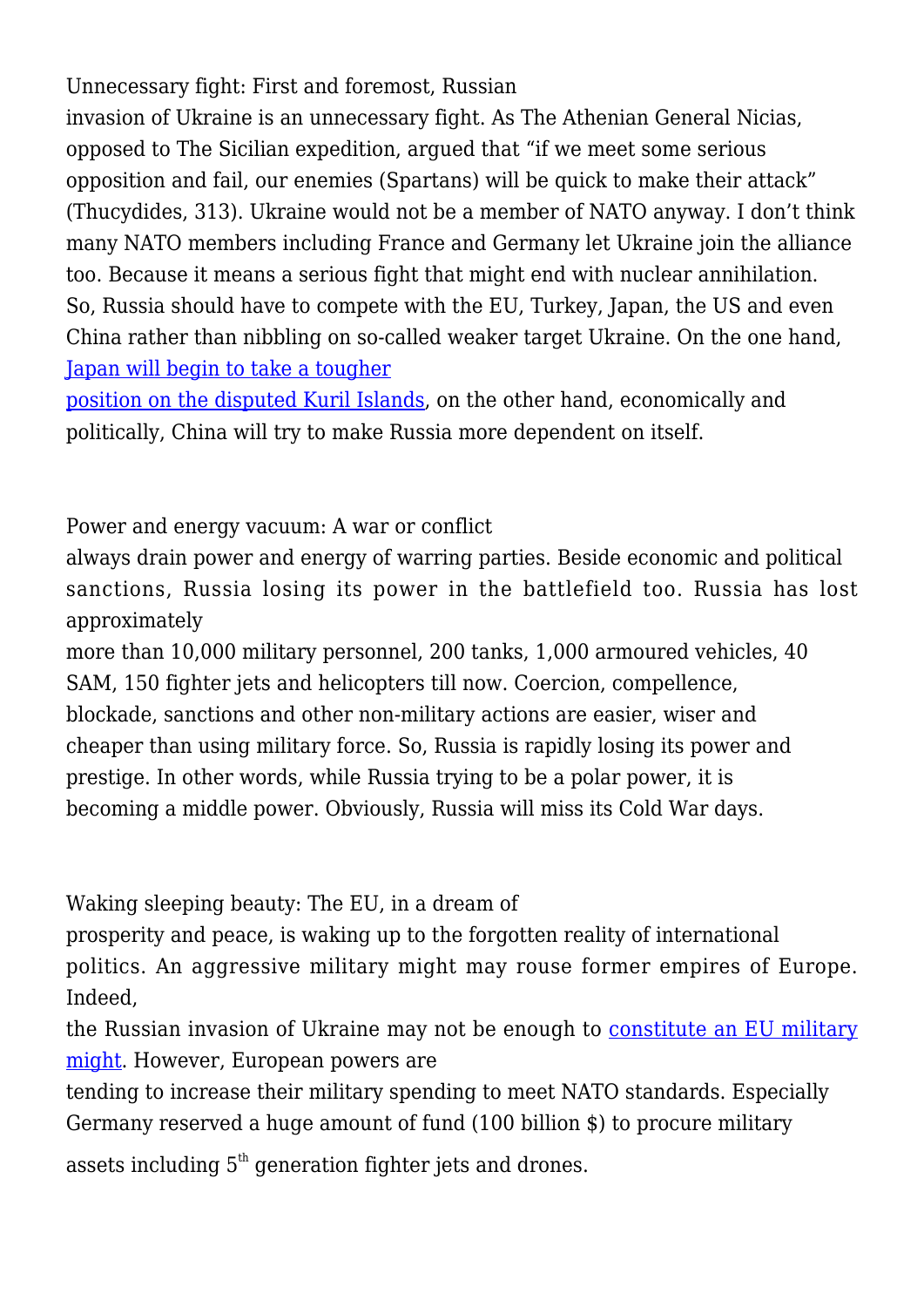Balance of aliens: States have balancing

instincts. When a more irrational actor emerges, others converge rapidly in order to survive. It does not matter whether they are former enemies or autocrat and democrats. During cold winters cats and dogs cuddle and hug each other. For example, [Turkish and French navies conduct](https://twitter.com/tcsavunma/status/1504440750314082305?s=20&t=BO88HiVCfacn-kQXhpMZeQ)

[joint exercises](https://twitter.com/tcsavunma/status/1504440750314082305?s=20&t=BO88HiVCfacn-kQXhpMZeQ)

amid [Greece Prime Minister visits Turkey.](https://www.aa.com.tr/en/politics/turkish-president-receives-greek-prime-minister-in-istanbul/2533834) Russia is achieving the mission impossible: a united Europe.

At the end, nobody should expect a new Cold

War. At least Russia, with its disastrous campaign will not be a polar power anymore. Many analysts thought that the invasion of Ukraine is the first step of [Russian aggression towards Europe.](https://www.cfr.org/report/preventing-wider-european-conflict) I argue that we do not need [Munich](https://www.nytimes.com/2022/03/15/opinion/russia-ukraine-world-war-iii.html) [analogies](https://www.nytimes.com/2022/03/15/opinion/russia-ukraine-world-war-iii.html). The invasion of Ukraine does not mean [Russia's return to the great power](https://foreignpolicy.com/2022/04/13/ukraine-war-realism-great-powers-unipolarity/?tpcc=recirc_latest062921) [politics](https://foreignpolicy.com/2022/04/13/ukraine-war-realism-great-powers-unipolarity/?tpcc=recirc_latest062921); it will

be the end of the Russian myth. Strictly speaking, compared to the other Realist explanations, especially [Mearsheimer's,](https://www.economist.com/by-invitation/2022/03/11/john-mearsheimer-on-why-the-west-is-principally-responsible-for-the-ukrainian-crisis) the Sicilian Trap is what an alternative Realist story looks like.

Brice, Lee L. 2013. "The Athenian Expedition to Sicily." Pp. 622–41 in *The Oxford Handbook of Warfare in the Classical World*, edited by B. Campbell and L. A. Tritle. Oxford: Oxford University Press.

Bueno de Mesquita, Bruce. (1981). The War Trap. New Haven: Yale University Press.

Thucydides (2009). Thucydides: The Peloponnesian War. Hammond, M., & Rhodes, P. J. (Eds.). (Oxford World's Classics). Oxford: Oxford University Press.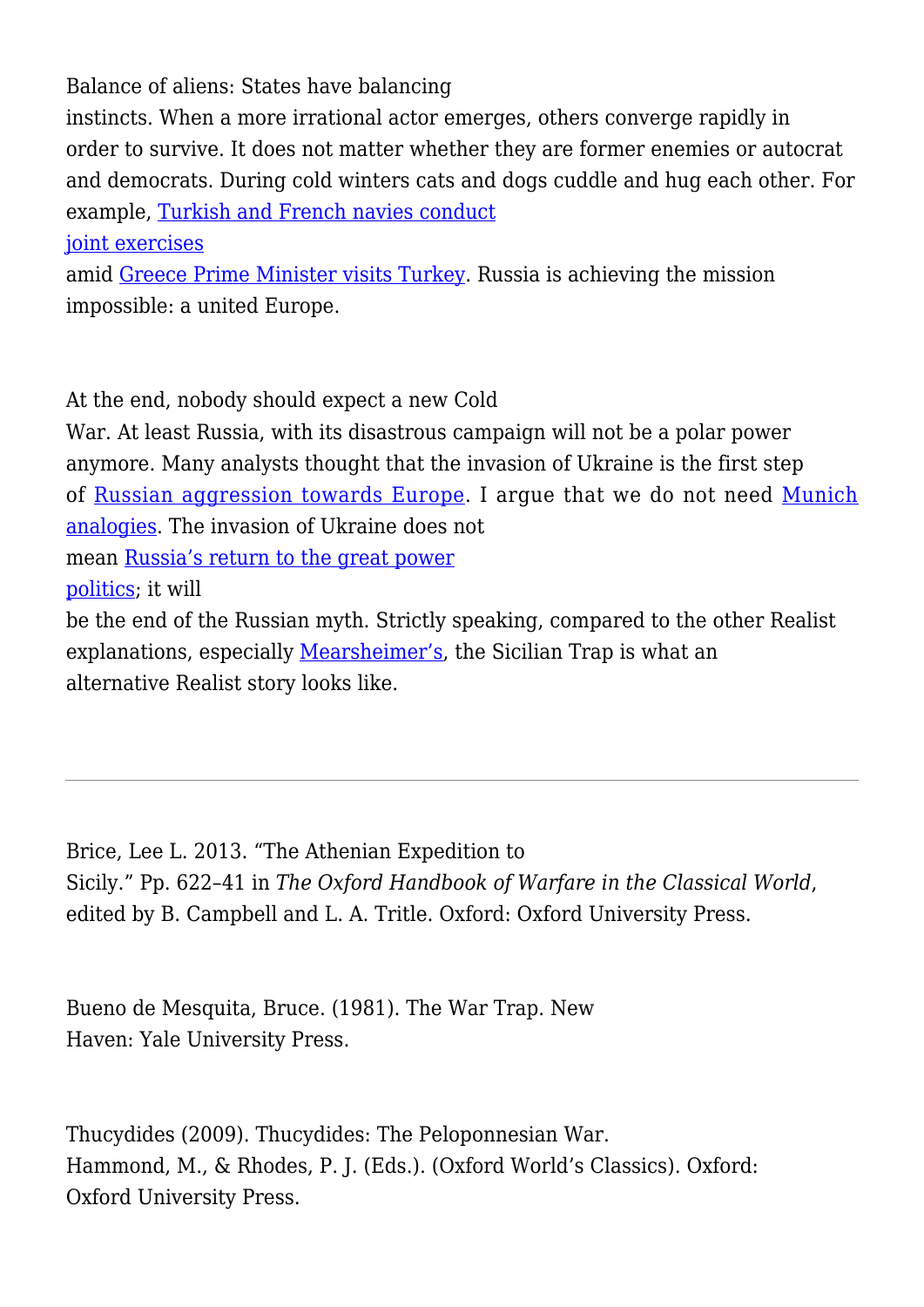[\[i\]](#page--1-0) The Sicilian Trap is an extensive

self-funded project that has more than 15 cases including Russian invasion of Ukraine.



**Celil Yiğit** is a "Political Science and International Relations" PhD candidate at Yildiz Technical University. He has MA degree from Yeditepe University and BA from Marmara University. As a self-proclaimed student of Realism, his main areas of interest are IR Theory, Great Power Politics and Stability of International Politics. He is currently trying to develop a Realist theory of International Politics.